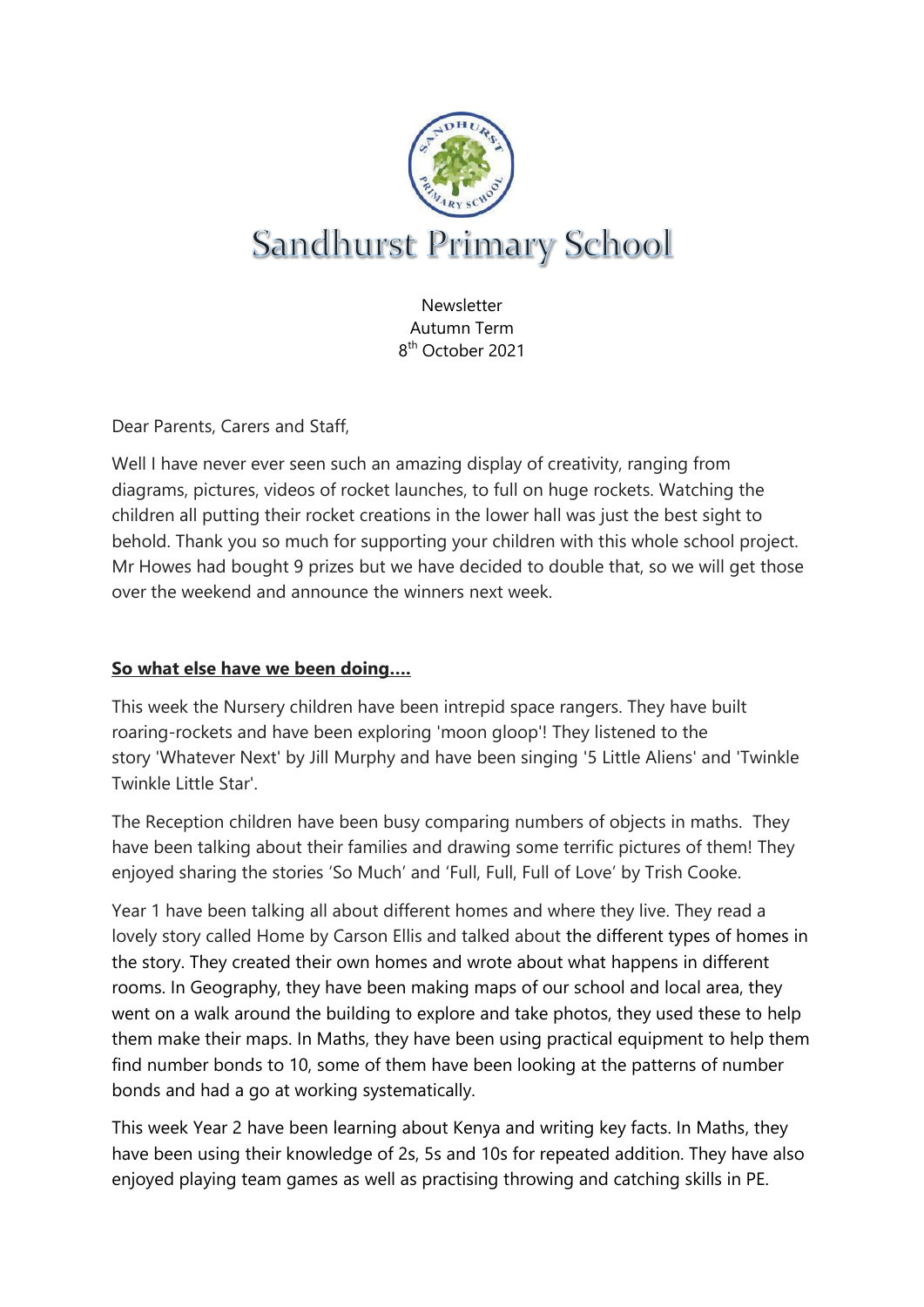Year 3 have been exploring a Stone Age person's day through hot-seating and writing. In maths they explored Stone Age marks found in La Pileta cave in Spain which it is thought represent counting. For Space Week they designed and made moon buggies and learned lot about space. It's been a lot of fun!

In Maths, Year 4 have been learning to subtract selecting effective methods including vertical subtraction. In English, they have been planning and writing a diary entry from the perspective of Hogarth when he sees the Iron Man approaching over the cliff. In Science, they have continued learning about sound by exploring how the ear works and naming the parts.

This week Year 5 have been acting out the story of Osiris and Isis from Ancient Egypt and practising their subtraction skills in Maths. Draco and Quasar classes have also been busy with Bikeability. The other two classes will do this next term.

Year 6 have been exploring the contrast between the rich and poor areas in Jakarta in relation to their class text 'Kick'. They have also been using this research to create a setting description of the busy city centre. In Maths, they have been consolidating knowledge of long division and learning to apply these skills to different reasoning problems. Additionally, they have begun to explore different aspects of Black History Month and 'Proud to be me' through Art, History and introducing a Design & Technology project to complete this month.

## **Electrical Works**

We start the rather delayed decant of classrooms on Monday. We are starting on the top floor. The first class to have to move out and be educated in the hall are Apollo class. They will work in the hall for about 4 days and then the next class will move in. The electricians are confident once they are familiar with the classroom layout this will reduce to 3, even 2 days. So watch this space!!

## **Parent Consultations**

All class teachers will be contacting you next week about a time to talk with you during the week beginning 18/10/21. This will be a chance to hear how your child is settling and what they are working on.

## **Individual Photographs**

Please don't forget there are individual photographs being taken on Monday. There will be a mop up day for people off sick and school age siblings on Wednesday 20<sup>th</sup> October.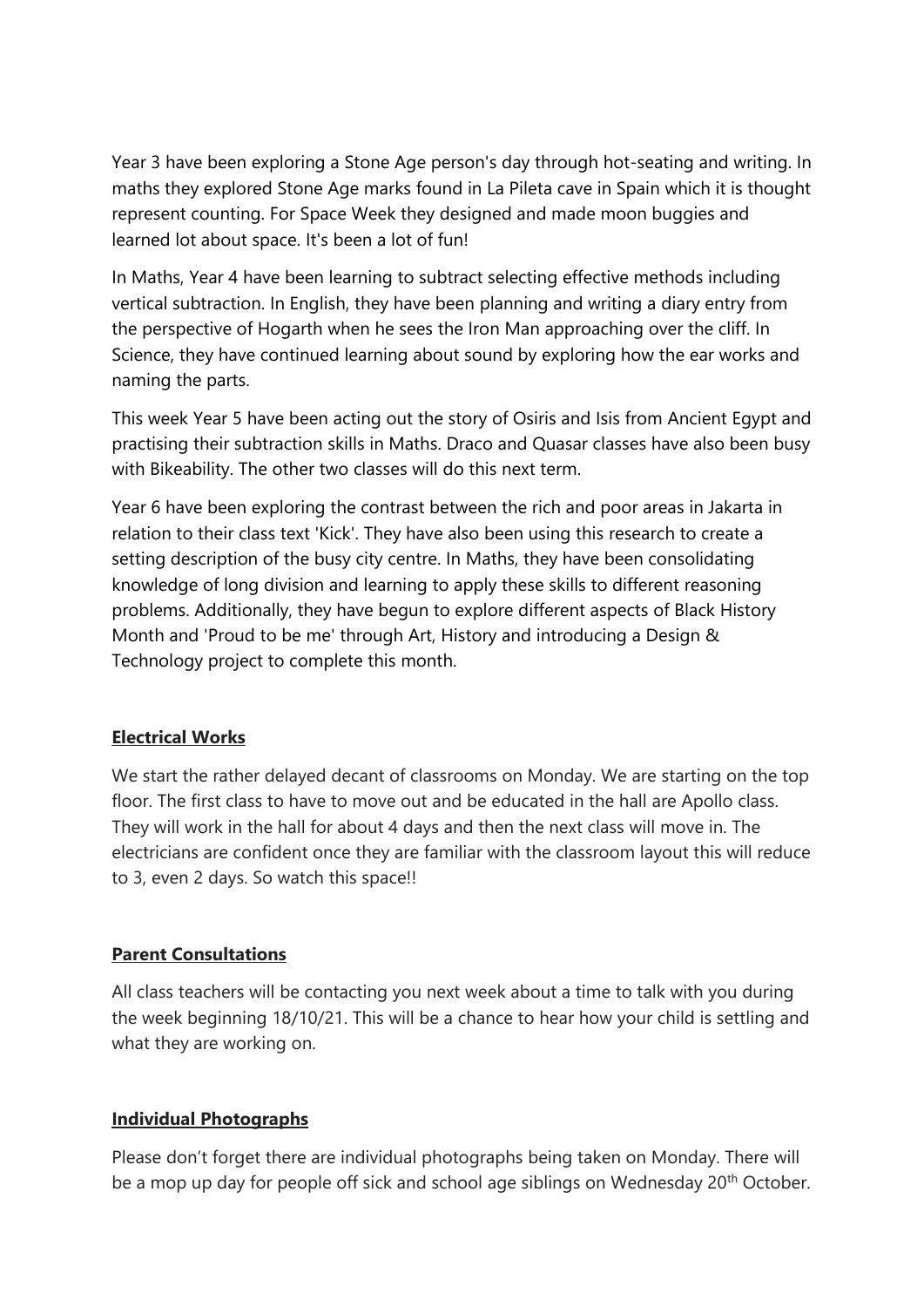## **Secondary Transfer**

The closing date for Secondary School applications is fast approaching. We will be sending a slip home next week for you to confirm when your application is complete. Please sign it and return it to us. We will be holding a session in school on **Thursday**  14<sup>th</sup> October to help parents to get online and complete their applications. So if you need help please come to school between **1:30 and 3:00pm on Thursday 14th October**, you will need your email address and your mobile phone.

# **New 2022 Reception Tours**

No sooner have we got the Reception children settled, we turn our thoughts to next year's intake. I did my first in person tour this week, all be it when the children had gone home, but it was still lovely to be able to show the school in reality rather than on a screen. This year we are doing some after school tours and some via zoom. If you are applying or you know neighbours who are applying, please remind them to book via the office. Thank you.

## **Sandhurst Food Bank**

As you know, our regular food bank packages came to an end at the end of the summer holidays. However, we are aware that some families may be struggling with the cuts to universal credit.

Our amazing Food Bank team of volunteers are able to give out parcels on a real needs basis. This will not be a regular delivery but if you do, one week, find you are really struggling, then please do let me know and we can arrange a delivery for you. Please also remember I can also give vouchers for the Lewisham Food Bank too.

## **Sandalls PTA – A message from them**

Your PTA needs you! Calling anyone interested in joining the PTA to contribute ideas for how to raise money and spend it on school improvements for our kids. Time commitment is one short zoom meeting every quarter (or monthly if there is an event coming up), we know time is precious! We need to fill the roles of Secretary, Treasurer, Chair and Deputy Chair. We always need new ideas and would welcome new general committee members. Come along to our next meeting to find out more, it's on Tuesday the 12th October at 8:15pm via Zoom.

Just email [sandallspta@gmail.com.](mailto:sandallspta@gmail.com) See more about the expectations of the roles:

[https://www.pta.co.uk/running-a-pta/managing-a-pta/pta-committee-roles-and](https://www.pta.co.uk/running-a-pta/managing-a-pta/pta-committee-roles-and-responsibilities/)[responsibilities/](https://www.pta.co.uk/running-a-pta/managing-a-pta/pta-committee-roles-and-responsibilities/)